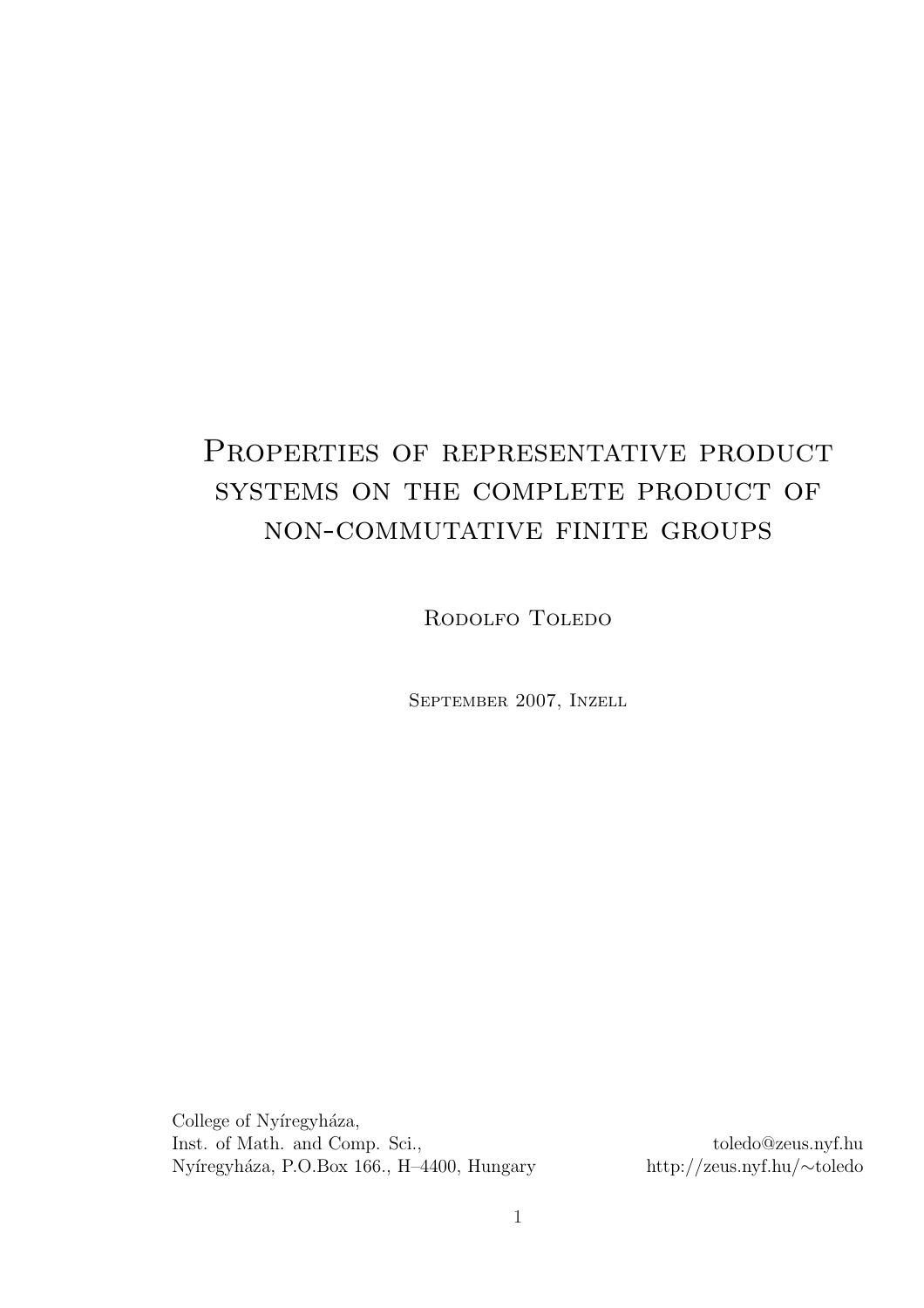Several results in Fourier analysis with respect to Walsh functions are obtained viewing them as the characters of the dyadic group, i.e., the complete product of the discrete cyclic group of order 2 with the product of topologies and measures. Then we often enumerate the Walsh functions in the Paley's sence writing them as the finite product of the Rademacher functions. It is named the Walsh-Paley system.

The above structure was generalized by Vilenkin [10] in 1947 studying the complete product of arbitrary cyclic groups. The construction of the Vilenkin system is similar, taking the finite product of the characters of the cyclic groups as it Paley did. In Vilenkin groups the order of the cyclic groups appeared in the product can be unbounded. The methods applied in the study of these cases differ significantly from the bounded cases and in many instances we obtain different results for the same question.

A natural generalization of the Vilenkin group is the complete product of arbitrary groups, non necessarily commutative groups, denoted by  $G$ . In this case we use representation theory in order to obtain orthonormal systems. These systems are named representative product systems and Section 1 deals with the structure of them. Representative product systems can be represented on the interval  $[0, 1]$ , where this systems are also orthonormal under the Lebesgue measure (see [9]).

Some examples have been showed in Section 2. We can not only find there the definition of the Walsh-Paley and Vilenkin systems, but we show two simple non commutative cases too. Naturally, the represented systems  $\varphi$  are defined only on the finite groups and we have to take the finite product of them to obtain the system  $\psi$ . In the both non commutative cases we suppose the complete product of the same finite group. Notice that representative product systems are not uniformly bounded for non commutative cases. This fact encumbers the study of these systems. Moreover, the values of the system  $\varphi$  depend on the chosen basis if it is not formed only by characters.

Dirichlet kernels and Lebesgue constants play an important role in the study of Fourier series. Hence we mutate the properties of them in Section 3 and we illustrate these properties with the two non commutative examples given in Section 2, comparing these illustrations with the Lebesgue constants of the Walsh-Paley system.

Finally, in the last section we deal with the convergence in  $L^p$ -norm  $(1 \lt p \lt \infty)$ of Fourier series, Fejer means and Cesaro means. We proved the fact that for certain bounded groups G the Fourier series of a functions belongs to  $L^p(G)$  do not converge to the function in general, but for all bounded groups  $G$  the convergence holds for Fejér means and Cesàro means of order  $\alpha$ , where  $\frac{1}{2} \leq \alpha \leq 1$ . To be more exact, there is a  $0 \leq \alpha_0 < \frac{1}{2}$  which depends only on the systems  $\psi$ , such that the Cessor means of order  $\alpha$  of the function f belongs to  $L^p(G)$   $(1 < p < \infty)$  converge to the function f in  $L^p$ -norm for all  $\alpha_0 < \alpha \leq 1$ .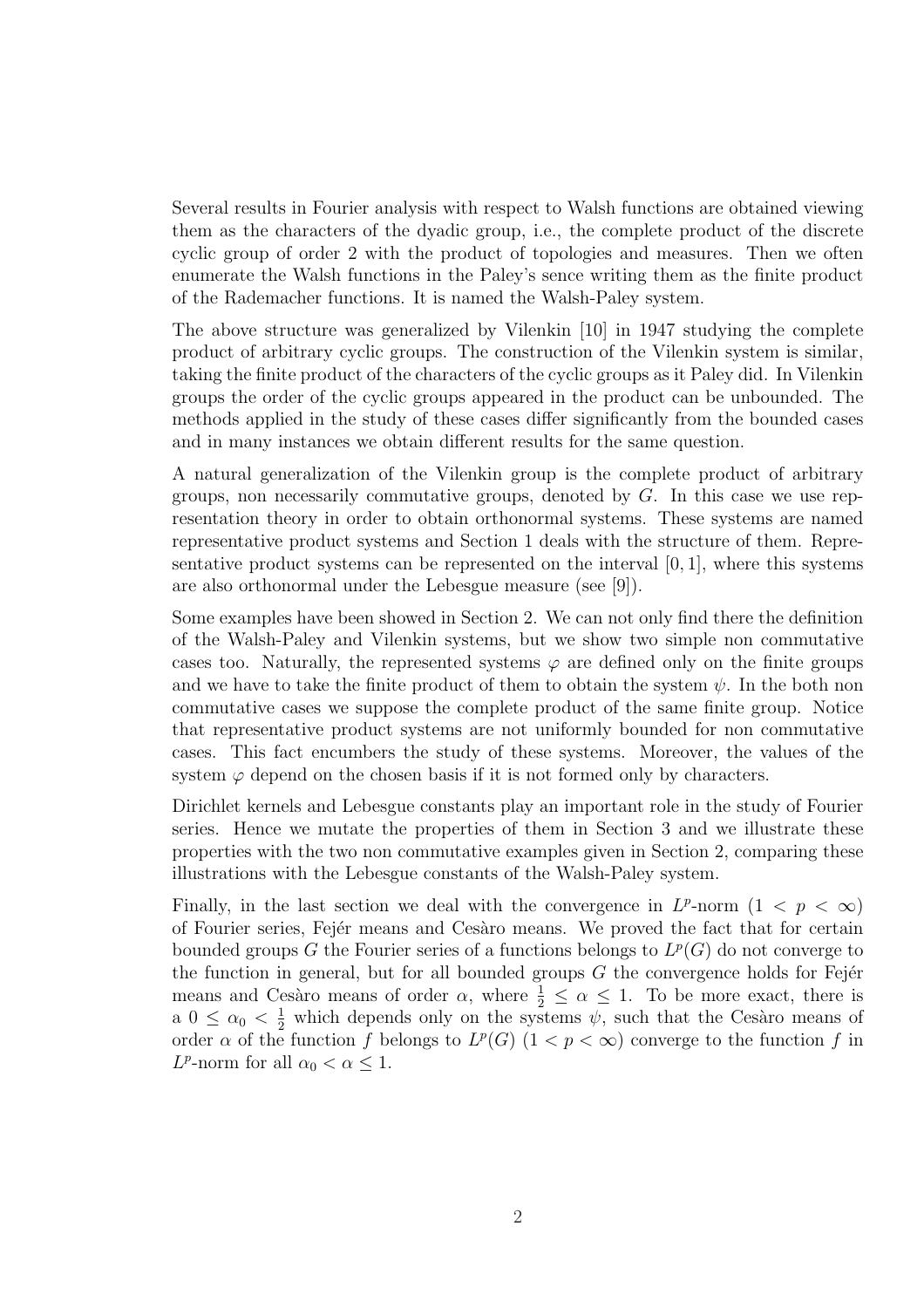#### 1 Representative product systems

Let  $m := (m_k, k \in \mathbb{N})$  be a sequence of positive integers such that  $m_k \geq 2$  and  $G_k$  be a finite group with order  $m_k$ ,  $(k \in \mathbb{N})$ . Suppose that each group has discrete topology and normalized Haar measure. Let  $G$  be the compact group formed by the complete direct product of  $G_k$  with the product of the topologies, operations and measures. Thus each  $x \in G$  consist of sequences  $x := (x_0, x_1, \ldots)$ , where  $x_k \in G_k$ ,  $(k \in \mathbb{N})$ . We call this sequence the expansion of x. The compact totally disconnected group  $G$  is called a bounded group if the sequence m is bounded.

If  $M_0 := 1$  and  $M_{k+1} := m_k M_k$ ,  $k \in \mathbb{N}$ , then every  $n \in \mathbb{N}$  can be uniquely expressed as  $n = \sum_{k=0}^{\infty} n_k M_k$ ,  $0 \le n_k < m_k$ ,  $n_k \in \mathbb{N}$ . This allows us to say that the sequence  $(n_0, n_1, \dots)$  is the expansion of n with respect to m. We often use the following notations:  $\lbrack n_0, n_1, \ldots \rbrack$  is the expansion of *n* with respect to *m*. We often use the following<br>let  $|n| := \max\{k \in \mathbf{N} : n_k \neq 0\}, n_{(k)} := \sum_{j=0}^{k-1} n_k M_k$  and  $n^{(k)} := \sum_{j=k}^{\infty} n_k M_k$ .

Denote by  $\Sigma_k$  the dual object of the finite group  $G_k$   $(k \in \mathbb{N})$ . Thus each  $\sigma \in \Sigma_k$  is a set of continuous irreducible unitary representations of  $G_k$  which are equivalent to some fixed representation  $U^{(\sigma)}$ . Let  $d_{\sigma}$  be the dimension of its representation space and let  $\{\zeta_1, \zeta_2, \ldots, \zeta_{d_\sigma}\}\$ be a fixed but arbitrary orthonormal basis in the representation space. The functions

$$
u_{i,j}^{(\sigma)}(x) := \langle U_x^{(\sigma)} \zeta_i, \zeta_j \rangle \qquad (i, j \in \{1, \dots, d_{\sigma}\}, x \in G_k)
$$

are called the coordinate functions for  $U^{(\sigma)}$  and the basis  $\{\zeta_1, \zeta_2, \ldots, \zeta_{d_\sigma}\}\$ . In this manner for each  $\sigma \in \Sigma_k$  we obtain  $d^2_{\sigma}$  number of coordinate functions, in total  $m_k$  number of functions for the whole dual object of  $G_k$ . The  $L^2$ -norm of these functions is  $1/\sqrt{d_{\sigma}}$ .

Let  $\{\varphi_k^s : 0 \leq s < m_k\}$  be a system of all normalized coordinate functions of the group  $G_k$ . We do not decide now the enumeration of the system  $\varphi$ , only suppose that  $\varphi_k^0$  is always the character 1. Thus for every  $0 \le s < m_k$  there exists a  $\sigma \in \Sigma_k$ ,  $i, j \in \{1, ..., d_{\sigma}\}\$ such that

$$
\varphi_k^s(x) = \sqrt{d_{\sigma}} u_{i,j}^{(\sigma)}(x) \qquad (x \in G_k).
$$

Let  $\psi$  be the product system of  $\varphi_k^s$ , namely

$$
\psi_n(x) := \prod_{k=0}^{\infty} \varphi_k^{n_k}(x_k) \qquad (x \in G),
$$

where *n* is of the form  $n = \sum_{k=1}^{\infty}$  $\sum_{k=0}^{\infty} n_k M_k$  and  $x = (x_0, x_1, \ldots)$ . Thus we say that  $\psi$  is the *representative product system* of  $\varphi$ . The Weyl-Peter's theorem (see [4]) secures that the system  $\psi$  is orthonormal and complete on  $L^2(G)$ .

The functions  $\psi_n$  ( $n \in \mathbb{N}$ ) are not uniformly bounded if G contains infinitely many non commutative groups in the product, so define

$$
\Psi_k = \prod_{i=0}^{k-1} \max_{s < m_i} \|\varphi_i^s\|_1 \|\varphi_i^s\|_\infty \qquad (k \in \mathbf{N}).
$$

It seems that the boundedness of the sequence  $\Psi$  plays an important role in the convergence in  $L^p$ -norm of Fourier series.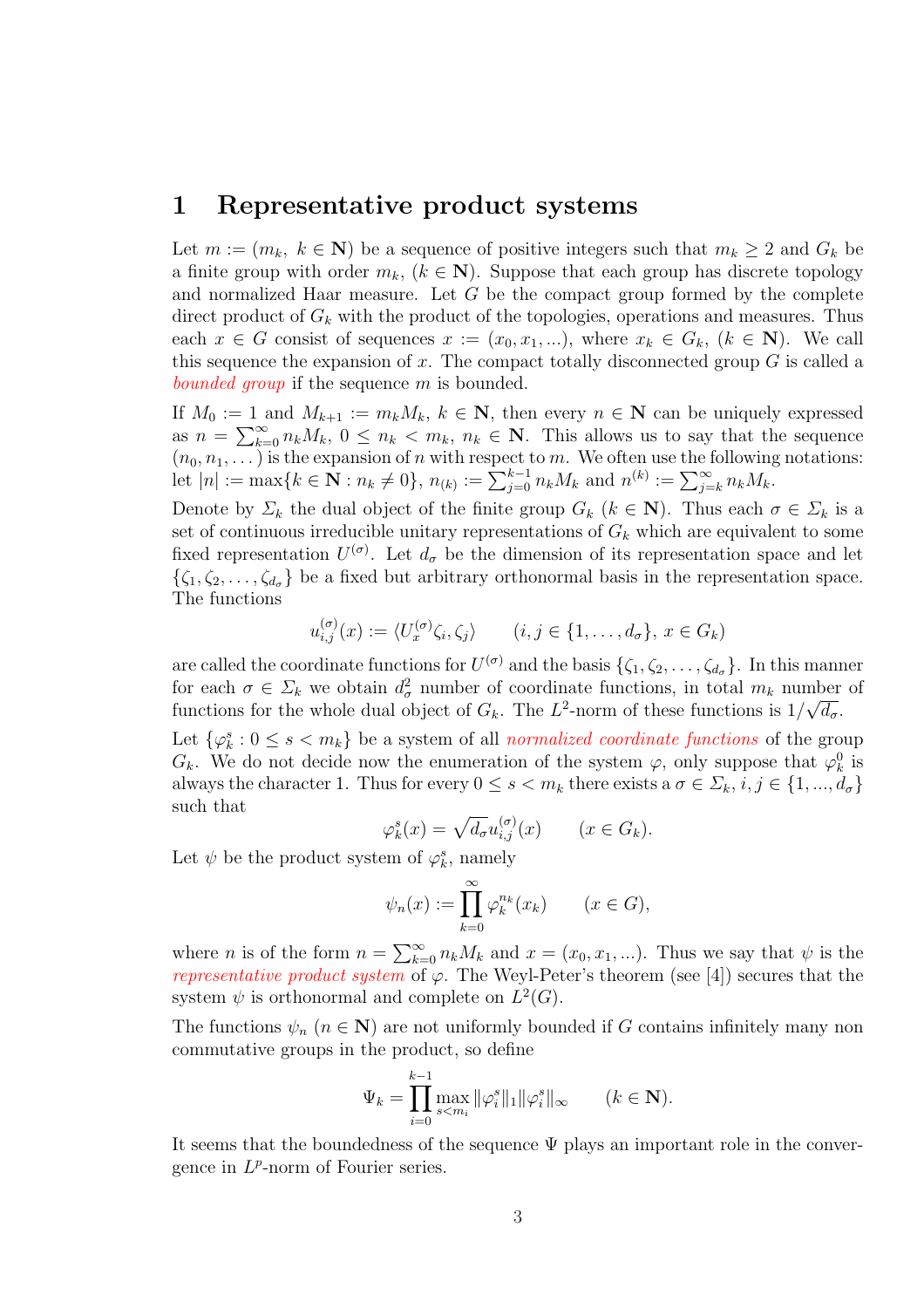### 2 Examples

The representative product systems are the generalization of the well known Walsh-Paley system. Indeed, we obtain this system if  $m_k = 2$  and  $G_k := \mathcal{Z}_2$ , the cyclic group of order 2 for all  $k \in \mathbb{N}$ . The characters of  $\mathcal{Z}_2$  are the Rademacher functions:

$$
\varphi^s(x) = (-1)^{sx} \qquad (s \in \{0, 1\}, \ x \in \mathcal{Z}_2).
$$

Moreover, we obtain the *Vilenkin systems* if the sequence  $m$  is an arbitrary sequence of integers greater than 1 and  $G_k := \mathcal{Z}_{m_k}$ , the cyclic group of order  $m_k$  for all  $k \in \mathbb{N}$ . The characters of  $\mathcal{Z}_{m_k}$  are the generalized Rademacher functions:

$$
\varphi_k^s(x) = \exp(2\pi \imath s x/m_k)
$$
  $(s \in \{0, ..., m_k - 1\}, x \in \mathcal{Z}_{m_k}, i^2 = -1).$ 

Consider now the complete product of  $S_3$  where  $S_3$  is the *symmetric group on 3 elements*. Thus  $m_k = 6$  for all  $k \in \mathbb{N}$ .  $\mathcal{S}_3$  has two characters and a 2-dimensional representation.

|             |  |                              | 23                                    | 23                                    | 2c                                    |                                        | $\infty$                                     |
|-------------|--|------------------------------|---------------------------------------|---------------------------------------|---------------------------------------|----------------------------------------|----------------------------------------------|
|             |  |                              |                                       |                                       |                                       |                                        |                                              |
| $\varphi$   |  |                              |                                       |                                       |                                       |                                        |                                              |
| $\varphi^2$ |  | $\sqrt{2}$<br>$\overline{2}$ | $\sqrt{2}$<br>$\Omega$                | /2                                    | /റ<br>$\mathcal{D}$                   | $2\sqrt{2}$                            |                                              |
| $\varphi^3$ |  | $\sqrt{2}$<br>$\Omega$       | $\sqrt{2}$<br>$\gamma$                | /2                                    | 75<br>$\Omega$                        | $\sqrt{\frac{3}{2}}$                   | ⁄ റ                                          |
| $\varphi^4$ |  | $\sqrt{6}$<br>$\overline{2}$ | $\sqrt{6}$                            | $\sqrt{6}$                            | $\sqrt{6}$                            | $\overline{\frac{3}{\sqrt{6}}}$        |                                              |
| $\varphi^5$ |  | $\sqrt{6}$<br>$\overline{2}$ | $\frac{2}{\sqrt{6}}$<br>$\mathcal{D}$ | $\frac{2}{\sqrt{6}}$<br>$\mathcal{D}$ | $\sqrt{\frac{2}{6}}$<br>$\mathcal{D}$ | $\frac{3}{\sqrt{6}}$<br>$\overline{3}$ | $\frac{\sqrt{6}}{2}$<br>$\frac{\sqrt{6}}{2}$ |

Table 1: The system  $\varphi$  for  $\mathcal{S}_3$ 

Notice that 
$$
\max_{0 \le s < 6} ||\varphi^s||_1 ||\varphi^s||_{\infty} = \frac{4}{3} > 1
$$
 implies  $\Psi_k = \left(\frac{4}{3}\right)^k \to \infty$ .

Let  $m_k = 8$  for all  $k \in \mathbb{N}$  and  $\Omega_2$  be the the *quaternion group of order 8*, i.e.  $\Omega_2 :=$  $\{[a,b]: a^4=e, b^2=a^2, bab^{-1}=a^3\}$ . Let  $G_k = \mathcal{Q}_2$  for all  $k \in \mathbb{N}$ .  $\mathcal{Q}_2$  has four characters and a 2-dimensional representation.

|             | $\epsilon$ | $\alpha$             |                                 | $a^3$          | b                               | ab               |                | $a^3b$      |                                              | $\ \varphi_{\_\_\infty}^s\ _{\infty}$ |
|-------------|------------|----------------------|---------------------------------|----------------|---------------------------------|------------------|----------------|-------------|----------------------------------------------|---------------------------------------|
| $\varphi^0$ |            |                      |                                 |                | $\mathbf{1}$                    | 1.               |                |             |                                              |                                       |
| $\varphi^1$ |            |                      |                                 |                |                                 |                  |                |             |                                              | $\mathbf{1}$                          |
| $\varphi^2$ | 1          |                      |                                 |                |                                 |                  |                |             |                                              | $\overline{1}$                        |
| $\varphi^3$ | -1         |                      |                                 | $-1$           |                                 |                  |                |             |                                              | $\mathbf{1}$                          |
| $\varphi^4$ | ′2         | $\sqrt{2}i$          | $\sqrt{2}$<br>$\qquad \qquad -$ | $-\sqrt{2}i$   | $\theta$                        | $\overline{0}$   | $\overline{0}$ |             | $\frac{1}{2}$                                | $\sqrt{2}$                            |
| $\varphi^5$ | $\sqrt{2}$ | $\overline{2}\imath$ | $-\sqrt{2}$                     | $\sqrt{2}i$    | $\begin{matrix} 0 \end{matrix}$ | $\boldsymbol{0}$ | $\theta$       | $\theta$    | $\frac{\sqrt{2}}{2}$<br>$\frac{\sqrt{2}}{2}$ | $\sqrt{2}$                            |
| $\varphi^6$ | $\theta$   | $\overline{0}$       | $\theta$                        | $\theta$       | $\sqrt{2}$                      | $\sqrt{2}i$      | $\sqrt{2}$     | $\sqrt{2}i$ |                                              | $\sqrt{2}$                            |
| $\varphi^7$ | $\theta$   | $\theta$             | $\theta$                        | $\overline{0}$ | $-\sqrt{2}$                     | $-\sqrt{2}i$     | $\sqrt{2}$     | $\sqrt{2}i$ | $\sqrt{2}$<br>$\overline{2}$                 | $\sqrt{2}$                            |

Table 2: The system  $\varphi$  for  $\mathcal{Q}_2$ 

Notice that  $|\varphi^s|$  can only take the values 0 or the square root of the corresponding dimension because this representation is *monomial*. In this case we have  $\Psi_k = 1$ , since  $\max_{0 \leq s < 8} ||\varphi^s||_1 ||\varphi^s||_{\infty} = 1$  for  $k \in \mathbb{N}$ , but the group G is not abelian.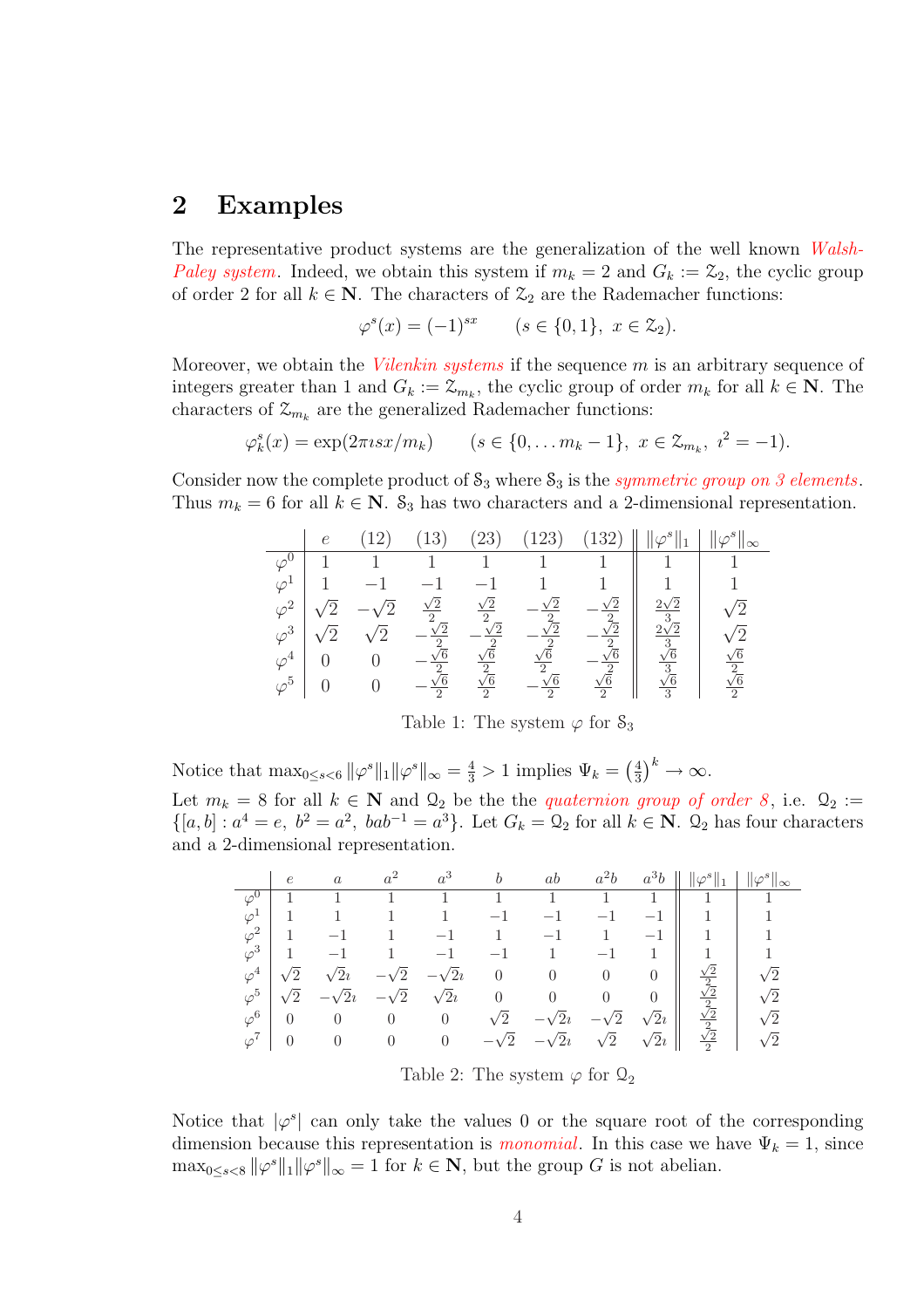#### 3 Fourier series and Dirichlet kernels

For  $f \in L^1(G)$  we define the Fourier coefficients  $\widehat{f}_k$ , the n-th partial sums of Fourier series  $S_n f$  and the *Dirichlet kernels*  $D_n$  by

$$
\widehat{f}_k := \int_G f \overline{\psi}_k d\mu, \qquad S_n f := \sum_{k=0}^{n-1} \widehat{f}_k \psi_k, \qquad D_n(x, y) := \sum_{k=0}^{n-1} \psi_k(x) \overline{\psi}_k(y)
$$

for all  $k, n \in \mathbb{N}$ . The equality  $S_n f(x) = \int_G f(y) D_n(x, y) dy$  shows the importance of the Dirichlet kernels in the study of the convergence of Fourier series. The lemmas below are used in this regard.

Lemma 1. If  $n \in \mathbb{N}$  and  $x, y \in G$ , then

$$
D_n(x,y) = \sum_{k=0}^{\infty} D_{M_k}(x,y) \left( \sum_{s=0}^{n_k-1} \varphi_k^s(x_k) \overline{\varphi}_k^s(y_k) \right) \psi_{n^{(k+1)}}(x) \overline{\psi}_{n^{(k+1)}}(y),
$$

where  $(n_0, n_1, ...)$  is the expansion of n and  $x = (x_0, x_1, ...)$ ,  $y = (y_0, y_1, ...)$ .

The sets  $I_n(x) := \{y \in G : y_k = x_k, \text{ for } 0 \leq k < n\}$  are called *intervals* and they form a countable neighborhood base of the product topology on G.

**Lemma 2.** (Paley lemma) If  $n \in \mathbb{N}$  and  $x, y \in G$ , then

$$
D_{M_n}(x, y) = \begin{cases} M_n & \text{for } x \in I_n(y), \\ 0 & \text{for } x \notin I_n(y) \end{cases}
$$

The Paley lemma is used to prove that the  $S_{M_n} f$  partial sequence of Fourier sums converge to f in  $L^p$ -norm and a.e., if  $f \in L^p(G)$ ,  $p \geq 1$ . This property mark a essential difference between the comportment of these systems and the trigonometric system. Define the maximum of the Dirichlet kernels by

$$
D_n := \sup_{x,y \in G} |D_n(x,y)| \qquad (n \in \mathbf{P}).
$$

For abelian cases  $D_n = n$  for all  $n \in \mathbf{P}$ , but the general case is a bit more different.

Lemma 3. If  $n \in \mathbf{P}$  and  $A := \max\{k \in \mathbf{N} : n_k \neq 0\}$ , then  $n \leq D_n \leq M_{A+1}$ .

The figure below illustrates the statements of Lemma 3 with respect to the system  $\varphi$  on S<sup>3</sup> appeared in Table 1.

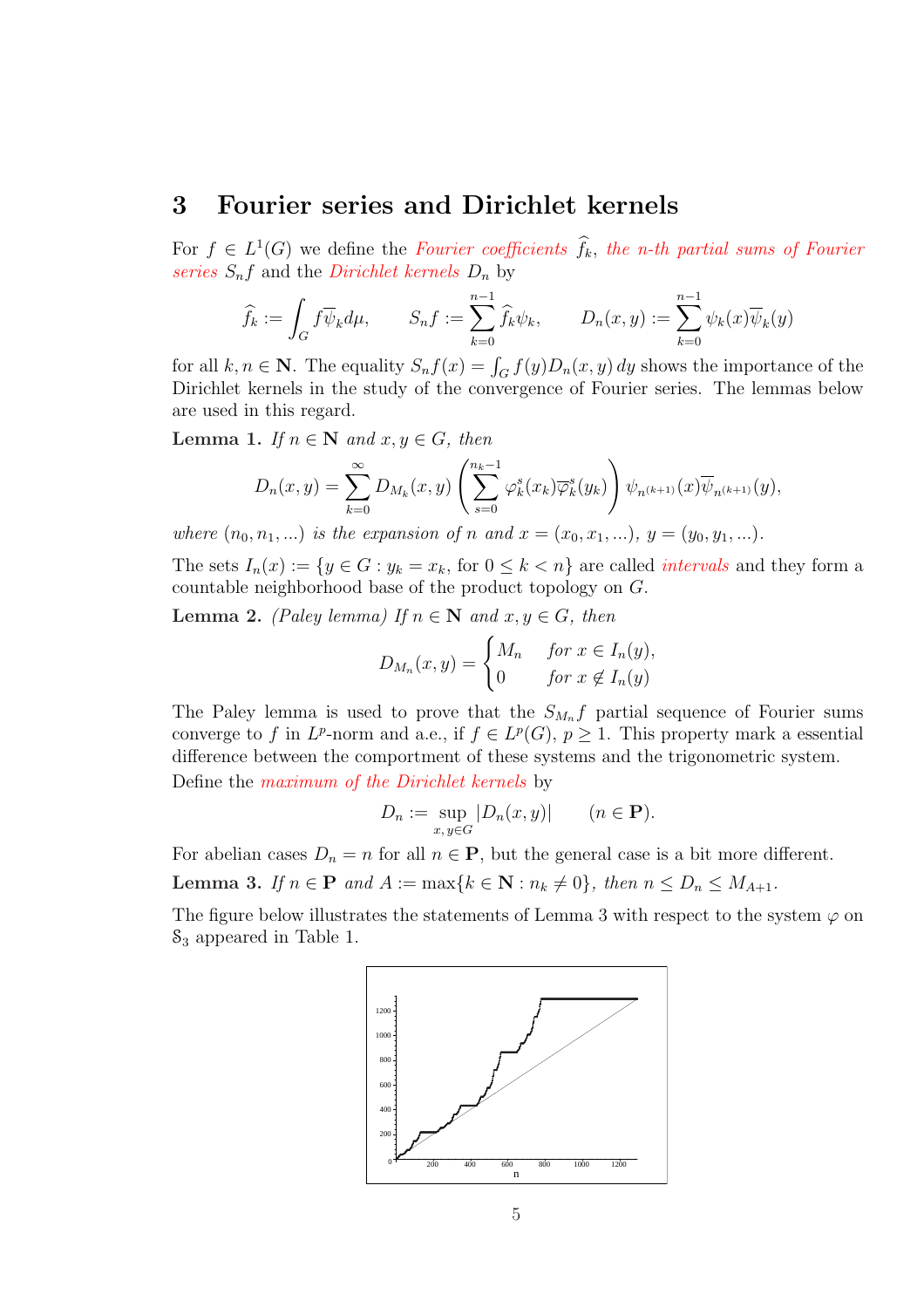Moreover, define the Lebesgue constants by

$$
L_n := \sup_{x \in G} \int_G \sup_{k \le n} |D_k(x, y)| \ d\mu(y) \quad (n \in \mathbf{N})
$$

Theorem 1. Let G be a bounded group.

- (a) If the sequence  $\Psi$  is bounded then  $L_n = O(\log n)$ .
- (b) If the sequence  $\Psi$  is not bounded and  $M_k \leq n < M_{k+1}$  then  $L_n = O(\Psi_k)$ .

The figures below illustrate the statements of the theorem. The first one is with respect to the system  $\varphi$  on  $\mathcal{Q}_2$  appeared in Table 2 and we can observe the property  $L_n =$  $O(\log n)$ . The second one is with respect to the system  $\varphi$  on  $S_3$  appeared in Table 1 with property  $L_n = O(\Psi_k)$ .



Finally, we illustrate the Lebesgue constants for the classical Walsh-Paley system. This system is commutative, so it has the property  $L_n = O(\log n)$ .

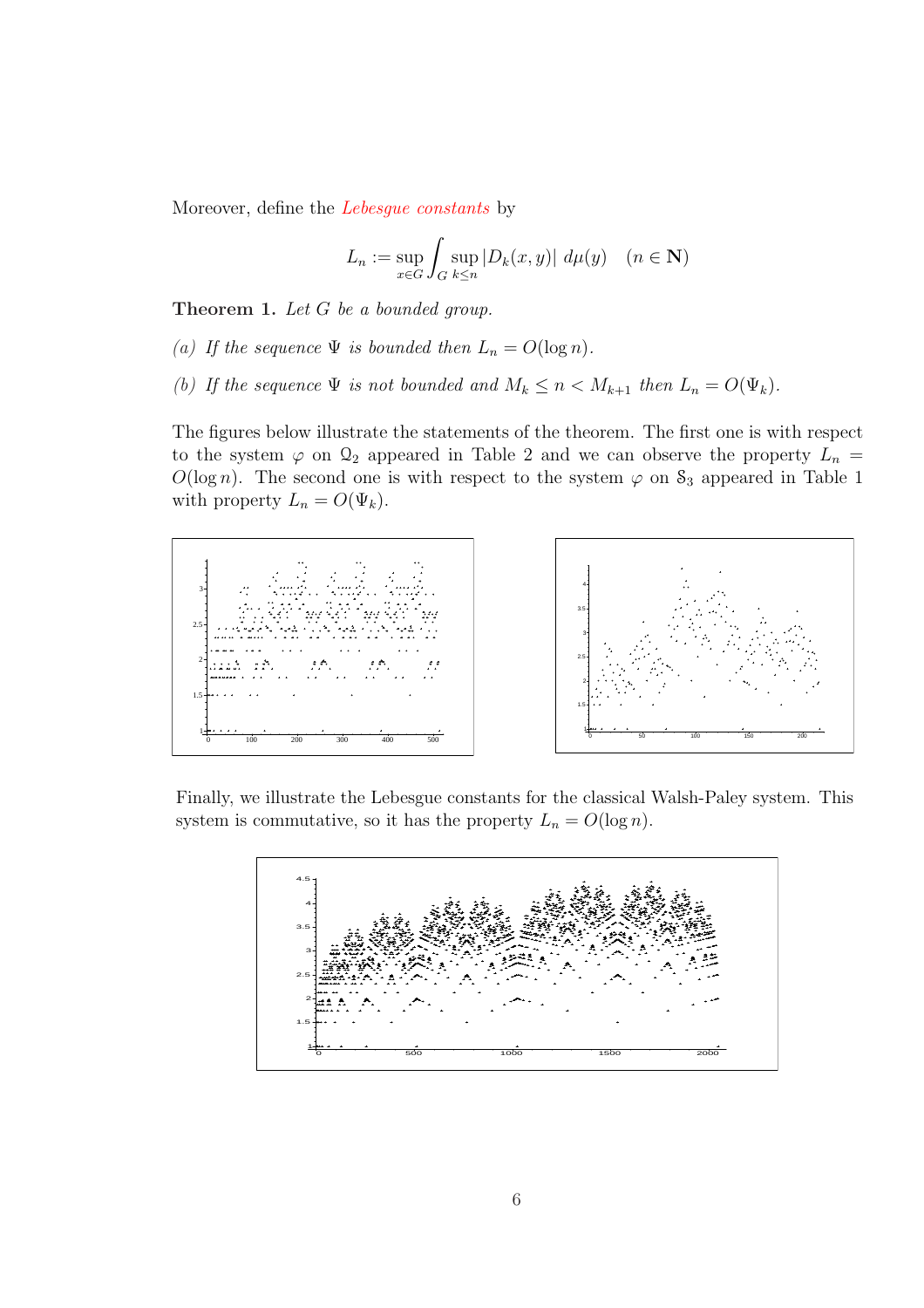# 4 Convergenge in  $L^p$ -norm

Paley proved that the partial sums of Fourier series are uniformly bounded, from  $L^p$ into itself, where  $1 < p < \infty$ . It is equivalent to the convergence of these operators in  $L^p$ -norm. This statement is known as the Paley's theorem. Paley's theorem was shown independently for arbitrary Vilenkin systems by Young, Schipp and Simon. Unfortunately, we cannot extend this statement for every non-abelian group.

**Theorem 2.** If G is a bounded group with unbounded sequence  $\Psi$ , then the operators  $S_n$  are not uniformly bounded in  $L^p$ -norm for all  $p \neq 2$ .

The statement of Paley's theorem has not been proved or refused yet for another groups G (obviously it always holds for  $p = 2$ ). However, using the Fejer means of the Fourier series

$$
\sigma_n f = \frac{1}{n} \sum_{k=0}^n S_k f \qquad (n \in \mathbf{P})
$$

instead Fourier series we obtain uniformly boundedness in  $L^p$ -norm (see [2]).

**Theorem 3.** If G is a bounded group and  $f \in L^p(G)$  for  $1 \leq p < \infty$ , then  $\sigma_n f \to f$  in  $L^p$ -norm, where  $\sigma_n f$  are the Fejér means of the function f.

This statement can be extended for Cesàro means of order  $\alpha$  for certain values of  $\alpha$ . The *Cesàro means of order*  $\alpha$  are defined by

$$
\sigma_n^{\alpha} f = \frac{1}{A_n^{\alpha}} \sum_{k=0}^n A_{n-k}^{\alpha-1} S_k f, \quad \text{where } A_n^{\alpha} = \frac{(\alpha+1)(\alpha+2)\dots(\alpha+n)}{n!}, \qquad (n \in \mathbf{P}).
$$

Assume that the number  $\alpha_0$  is the infimum of all  $0 < \alpha < 1$  such that

$$
\|\varphi_k^s\|_1 \|\varphi_k^s\|_{\infty} < m_k^{\alpha} \qquad (0 \le s < m_k)
$$

holds except finite numbers of  $k \in \mathbb{N}$ . Since  $\|\varphi_k^s\|_{\infty}^2 < m_k$ , the number  $\alpha_0$  exists and it less than  $\frac{1}{2}$ . Thus we have

**Theorem 4.** Let G be a bounded group,  $\alpha_0 < \alpha < 1$  and  $f \in L^p(G)$  for  $1 \leq p < \infty$ . Then  $\sigma_n^{\alpha} f \to f$  in  $L^p$ -norm, where  $\sigma_n^{\alpha} f$  are the Cesaro means of order  $\alpha$  of the function f.